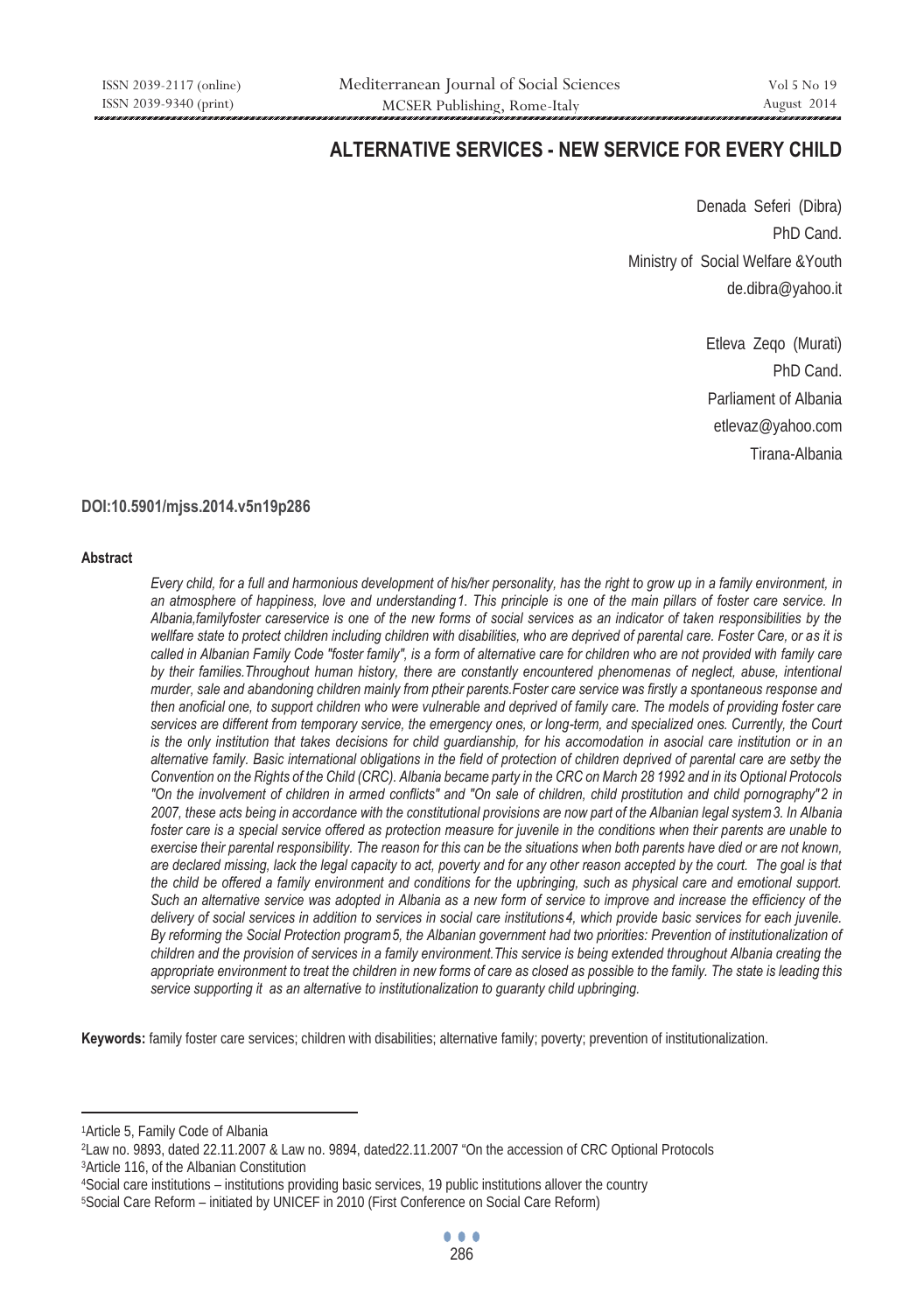### **Historical context of the development of foster care**

Throughout human history phenomena of neglect , abuse, intentional murder , child abandonment and sales mainly from parents who were unable to raise and care for them are constantly encountered.

"Bosëell", a known sociologist has made us familiar with the fact that the response to this situation gave birth to the phenomenon of care to these children , called " kindness of strangers " who rescue these children growing them up as they were theirs . It was a spontaneous and unofficial response to support vulnerable children deprived of family care .

Over time there were created and developed different systems of foster care in different countries of the world in response to this phenomenon .

The common trend linking the developments in these countries was the gradual evolution from an informal system to a formal system of foster care for these children regardless of the pace of this which development varied from country to country. A slightly more formal way appeared in Germany around the 11th and 12th centuries . This form is applied mainly from wealthy families based on a private agreement, in cases where they were looking for care opportunities for their children during a certain period of time .

The families where these children could be resettled were families of their relatives or not.

The term widely used at that time for these children was " Alumni " , a term that is currently used for graduate students . Evolution Stages of foster care services :

1 " Poor law "

( poor law ) as the spark of the first beginnings of foster care;

- 2 . Accommodating latant children at homes of healthy wet nurses;
- 3 . Long-term foster care as a replacing form of parental care ;
- 4 . The custody , a form of temporary foster care;
- 5 . The professionalisation of foster care ;

# **Methodology** .

The article includes : i) Institutional Assessment , ii ) legal assessment Studying of materials , National decentralization strategy and national social protection strategies ; Analysis of the institutional framework regarding functioning of social services in Albania, structures and responsibilities ;

 Analysis of issues related to the implementation of programs over the years , debates on the policy-making level , in the annual analysis , on drafting strategies at national level etc.

### **Content**

.

 For a full and harmonious development of personality , every child has the right to grow up in a family environment , in an atmosphere of happiness, love and understanding . This principle is one of the main pillars of domestic foster care services

In Albania , family foster care services is one of the new forms of social services as a reflection of taken responsibilities from the state to protect children who are deprived of parental care .

" Family foster care," is a form of alternative care for children who are outside the parental care.

Family foster care is often used to provide temporary care while parents are assisted to resolve their problems , or to help children or young people which are in a difficult period of their lives .

children Often will return home as soon as the problem that has brought them in a foster family setting is solved and it has become clear that parents can appropriately exercise their parental responsibility .

Others can stay in a foster family , some may be adopted and some others will later continue to have an independent life.

Convention on the Rights of the Child sets Basic international obligations in the field of protection of children deprived of parental care ( CRC ) .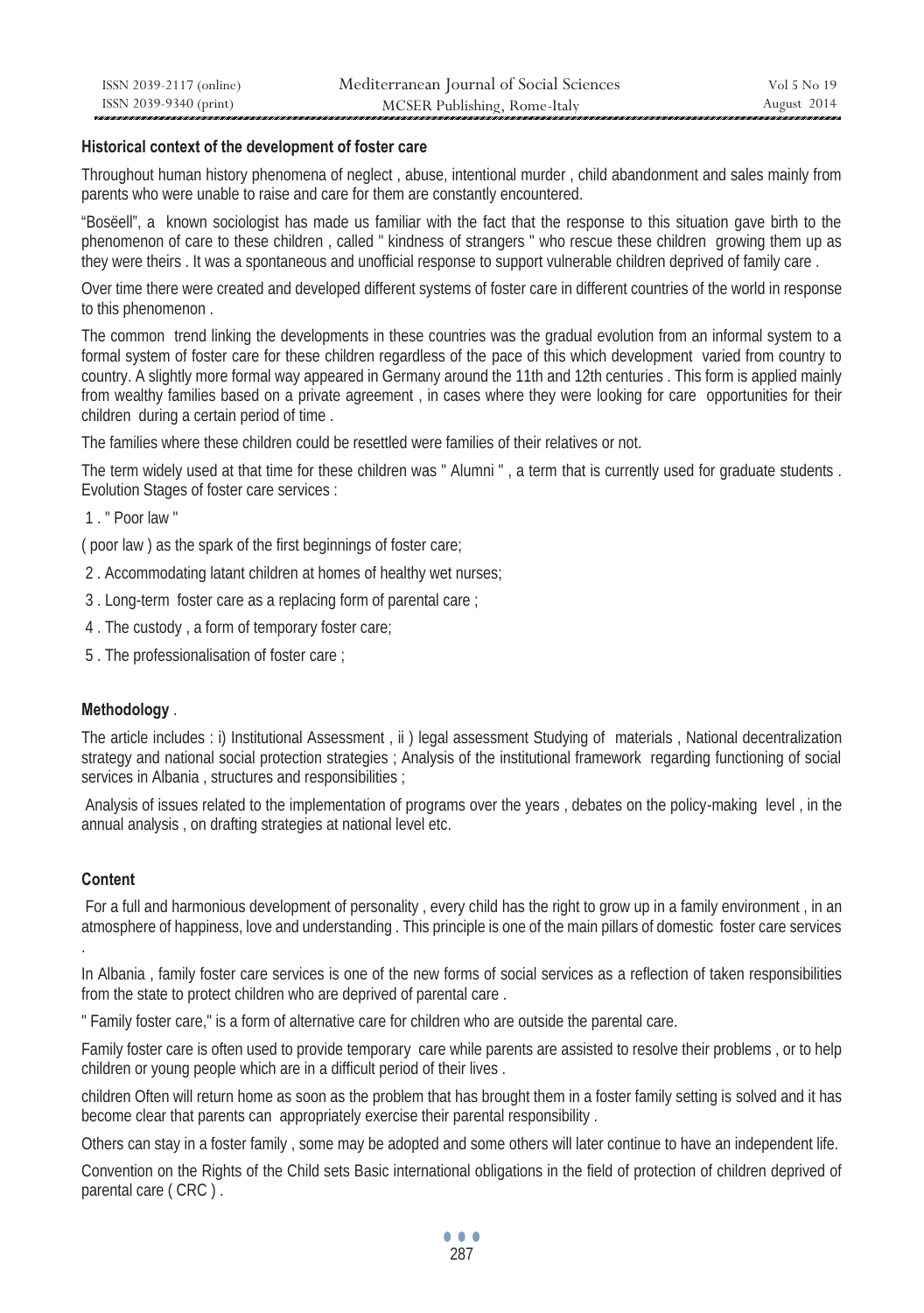| ISSN 2039-2117 (online) | Mediterranean Journal of Social Sciences | Vol 5 No 19 |
|-------------------------|------------------------------------------|-------------|
| ISSN 2039-9340 (print)  | MCSER Publishing, Rome-Italy             | August 2014 |

Albania became party to the CRC on March 28, 1992 and of its Optional Protocols "on the involvement of children in armed conflicts " " For sale of children, child prostitution and child pornography" in 2007 , acts which in accordance with the constitutional provisions are now part of the Albanian legal system . The Constitution recognizes the legal validity of the ratified international traeties and agreements, only after their publication in the Official Journal , and the principle of their self-aplicability , excluding those provisions which do not have direct effect and their application requires the adoption of the new laws.

The Constitution guarantees the priority of the CRC above domestic law , as long as the this one is inconsistent with its provisions . CRC text in Albanian can be found online on the official website of the Ministry of Labour Social Affairs and Equal Opportunities .

 According the Albanian constitution, children enjoy special protection from violence , abuse, exploitation, use for work , protection of their health , moral or normal development .

Article 20 of the CRC is one of the specific articles regarding alternative care of children in foster families .

It provides that a child deprived temporarily or permanently of his family environment , or when it is not in his highist interest to stay in this environment , is entitled to have protection and assistance provided by the state .

States Parties shall ensure to this child an alternative care , in accordance with their domestic legislation .

Such an alternative foster care could include, inter alia , the form of a family setting , the " Kafala " according to Islamic law, adoption or if necessary placement in a suitable child care –giving centers.

When solutions are to be found, the desirability for continuity in a child's education, as well as his, ethnic, religious, cultural and linguistic origin should be kept in mind.

Children can be temporarily or permanently deprived of their family life , or because of circumstances such as death , abandonment , or replacement , or because the state decides that the child should be removed from parental care in their highist interest

So foster care service is one of the ways of " special protection and assistance " , which all the children who are deprived of family care have the right to enjoy.

Children from deprived families often have greater needs than simply alternative accomodation.

Loss of the family relations and that of the identity along with instability and difficulties of a new accomodation may hinder their emotional , physical and intellectual development.

Committee on the Rights of the Child explicitely declares that the special protection provided to children deprived of family care should include the child's accomodation preference with a suitable family , including members of their families or where appropriate at families with children, families and caregivers or adoptive families , these families should be given the necessary support and supervision ; and temporary placements should be monitored and reviewed regularly .

Guidelines for the Alternative Care of Children ( Guidelines ) represent the most detailed instrument of international law in the field of alternative care for children outside of parental care .

Family foster care is a form of alternative care for these children , which regulates provisions governing the foster care service and family foster care one.

General provisions are applicable to all forms of alternative foster care , including family foster care services , while they only apply to this particular service.

They are applied to alternative care for persons under 18 years old, or age of maturity is reached earlier .

Only when it is specifically declared , the Guidelines also are applied in cases of informal foster care bearing in mind the role played by extended families, communities and the obligations that state has towards all children outside of parental care or legal custody , as provided in the CRC . The principles of these guidelines are also applied to young people who are in alternative care and who need constant care and support for a transitional period until they reach maturity age defined by law . These Guidelines although considered soft ( soft law ) , thus not obligatory to be applied, represent a fundamental development in setting standards regarding alternative care for children outside of parental care .

The resolution sents minimum standards .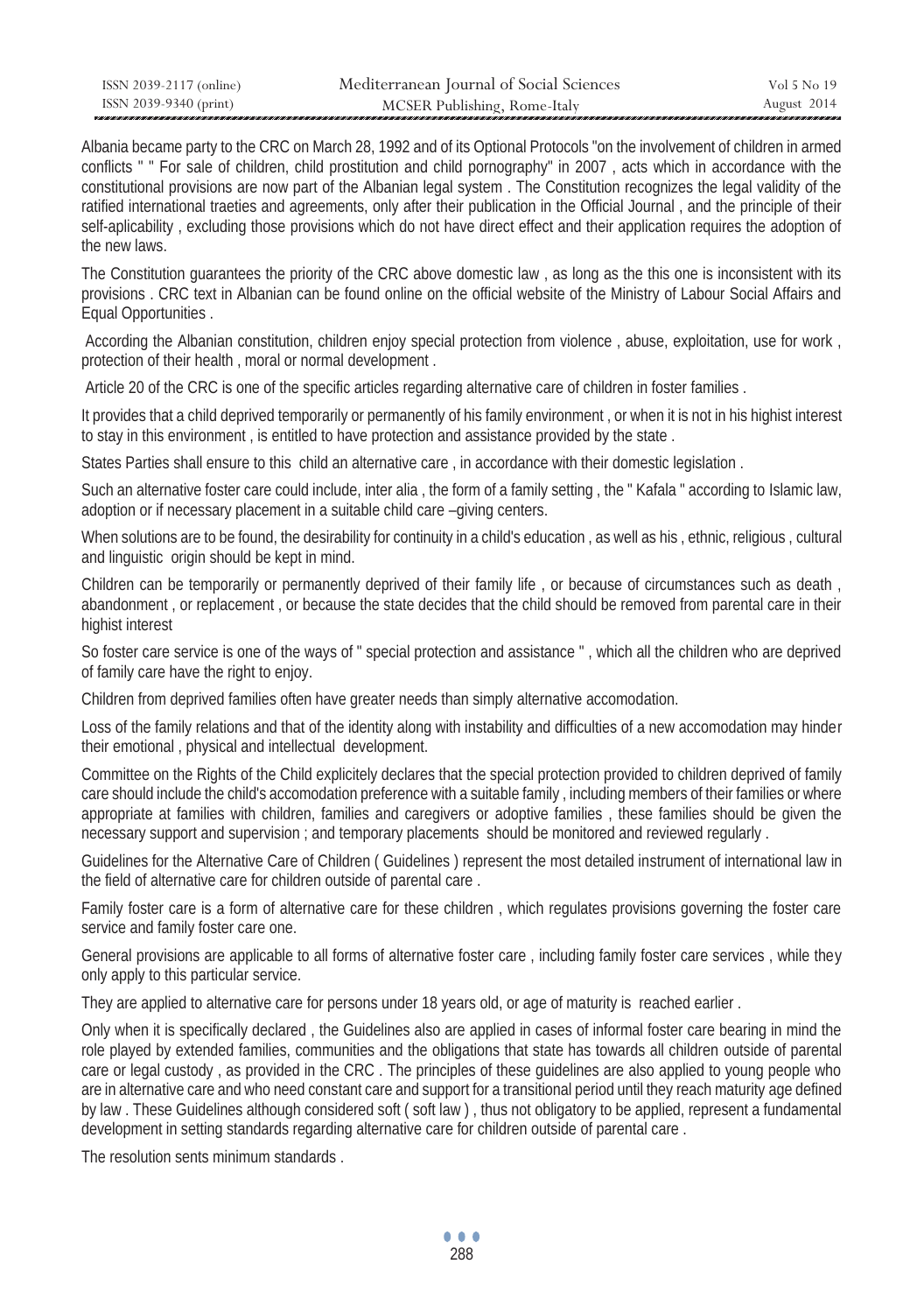It is clearly said by the Article 26 thereof, which means that States may set higher standards than those provided in the Guidelines .

So Guidelines represent the least common denominator in terms of international standards in this field .

Their aim is to improve the implementation of the CRC and other provisions for the protection and welfare of the child deprived of parental care , or who is at risk of being out of this care .

The guidelines establish desirable orientations for policy-making and practice .

In particular, they require :

 ( a) to support efforts to maintain or to return children into the care of family , or find another suitable and permanent form, including adoption ; if this is impossible ;

 ( b ) to ensure that while these permanent solutions are required, or if they are impossible or are not in the best interests of the child , the most appropriate forms of alternative care be identified and provided under conditions that promote the full development and harmonious child ;

 To direct the policies , decisions and actions of all actors working on social protection and welfare of children in public and private sectors , including civil society .

# **Socio-economic situation**

 $\overline{a}$ 

Albania's economy in the last 15 years has noted steady economic growth .

Albania remains one of the poorest countries in Europe , with 4257 USD per capita and high disparities between different areas and social groups .

Economic growth , social policies and programs , remittances from emigrants and other socioeconomic factors, have contributed to reduce poverty and increase the quality of life of groups and individuals in need .

Currently , 14.3 % of the population is estimated to be under the absolute poverty line or to have less than 2 USD per day per capita . This proves that children belonging to this social group , face poverty , malnutrition , lack of education, health care etc. In these conditions , children face wiht two major problems that lead to social exclusion and denial of their basic rights :

( i) socio - economic, social , geographical and cultural inequality.

Improvements noticed in the macro level until now , are focused mainly in Tirana and in the main cities and suburban areas , especially northeast or some communities such as the Roma and Egyptians etc experience greater difficulties.

( ii ) insufficient and inability to use qualititive social services in accordance with their needs , because they lack preventive and integrating services , or the income in their families .

Social exclusion of a part of children is a consequence of the level and depth of poverty , unequal distribution of income between different areas and social groups , new commers from immigration and other factors .

Albania, with a population of 2,831,7411 million inhabitants, has one of the youngest populations in Europe, while the number of children aged 0-19 years is about 1,000,000. Albania has had and continues to be engaged with regard to the improvement of standards for the protection and respect of basic human rights.

Phenomena like transition, change of system and of the family model from a large one to a small one have led to a weak social traditional and child care links.

Child protection is part of social protection. More specifically, it has to do with prevention and response to "all forms of physical or mental violence, abuse or ill-treatment, abandonment or neglect or exploitation, including sexual abuse of children", as provided for by article 19 of the UN Convention of the Rights of the Child.

<sup>1</sup> INSTAT, Population and housing, census in Albania, preliminary results, 2011.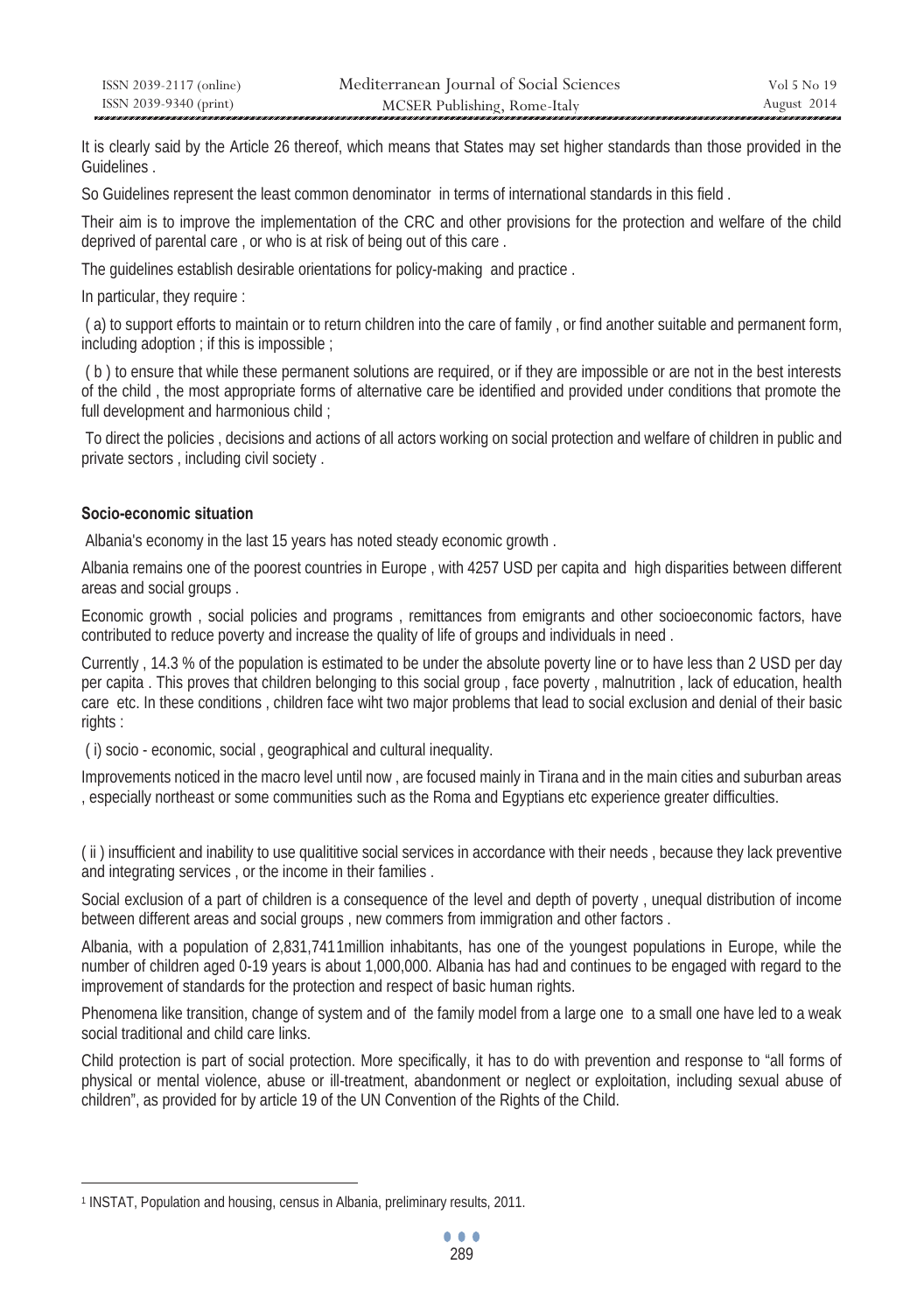| ISSN 2039-2117 (online) | Mediterranean Journal of Social Sciences | Vol 5 No 19 |
|-------------------------|------------------------------------------|-------------|
| ISSN 2039-9340 (print)  | MCSER Publishing, Rome-Italy             | August 2014 |

Currently, residential care is given to 0-16 year-old children, 265 children in public residential centers and 400 in non-public residential centers. The number of children aged 0-3 years in public institutions is 99, whereas in non-public institutions is 55.

The Albanian Government has approved the Foster Care Strategy for children in need in 2008, which constitutes an important document and promotes new alternative home-based services for the children in need.

Foster care service is based in the decentralization of services, deinstitutionalization of children and establishing of community services, where a child is being supported and assisted in a family environment and his/her basic rights that derive from the UNCRC are guaranteed at the highest level. It is estimated that alternative care is less expensive than residential care (the cost of one child under 3 years old in the institutions is 73,000 Leke, about 700 usd)1 thus constituting a strong argument for promoting such services.

The phenomenon of the exclusion of children is recognized too little and the existing system of social protection is not oriented towards providing for the groups of excluded children .

Some of the groups of children in critical economic and social situation , which rights are denied or not respected are :

Children of the poorest families , who live with economic assisstence , are more at risk of social exclusion , multiple social disadvantages as difficulties in obtaining basic services such as education , health , housing and social protection .

It is estimated that about 160,000, children living in poor families receiving economic aid, the main source of living which is economic aid .

Children who lack parental care : according to the State Social Service for 2013 in the formal system are 1,198 registered children outside of parental care ; about 448 of them are located in public institutions ( 350 in institutions for children aged 0-3 , 3-6 and 6-14 are in children's homes(orphanages) and 98 children in residential centers for the development of children with disabilities ).

The rest is under the auspices of non -profit organizations, ( 581 children were placed in small residential centers or day centers , 169 children are in the family and each year about 60 children are adopted domestically and abroad.

An analysis of datas on the number of children placed in institutions as well as the dynamics of entring and getting out from these institutions , shows that approximately 70 % of the children come from poor families or families with social problems , 25 % of them are abandonedsince birth and 5 % of them are accomodated in institutions for other reasons , including the repatriation of trafficked children and child workers.

Children with disabilities : are recognized From administrative system of datas only in the number of children who receive disability payments for mental , physical , visual or hearing impairment.

There are around 30,000 children who receive disability payments from 124,000 treated in country level. Approximately 60 % of children with disabilities live in rural areas .

Based on the world experiences, Albania in addition to care services provided in public and private residential institutions, in 2009 aproved the legislation that provides foster care services for children in the families of other so-called family carers.

In this service not only children without parental care are placed but also those children who have a heavy social and economic situation from different factor such as poverty , violence , who can not have the care of family members .

Promoting foster care service as an alternative to new domestic services is based on the decentralization and deinstitutionalization process , and increasing new services , where the child is supported and assisted in a family environment .

The state provides financial support for expenses such as food , clothing , school and other indirect costs for A child placed in foster family.

Greater support is offered when a child with disability is placed in foster families.

 $\overline{a}$ 

Foster care is a special service that offers protection for children when their parents are unable to exercise the parental responsibility .

<sup>1</sup> Prepare an assessment on the costing of protection services in Albania, UNICEF &MoLSAEO 2011.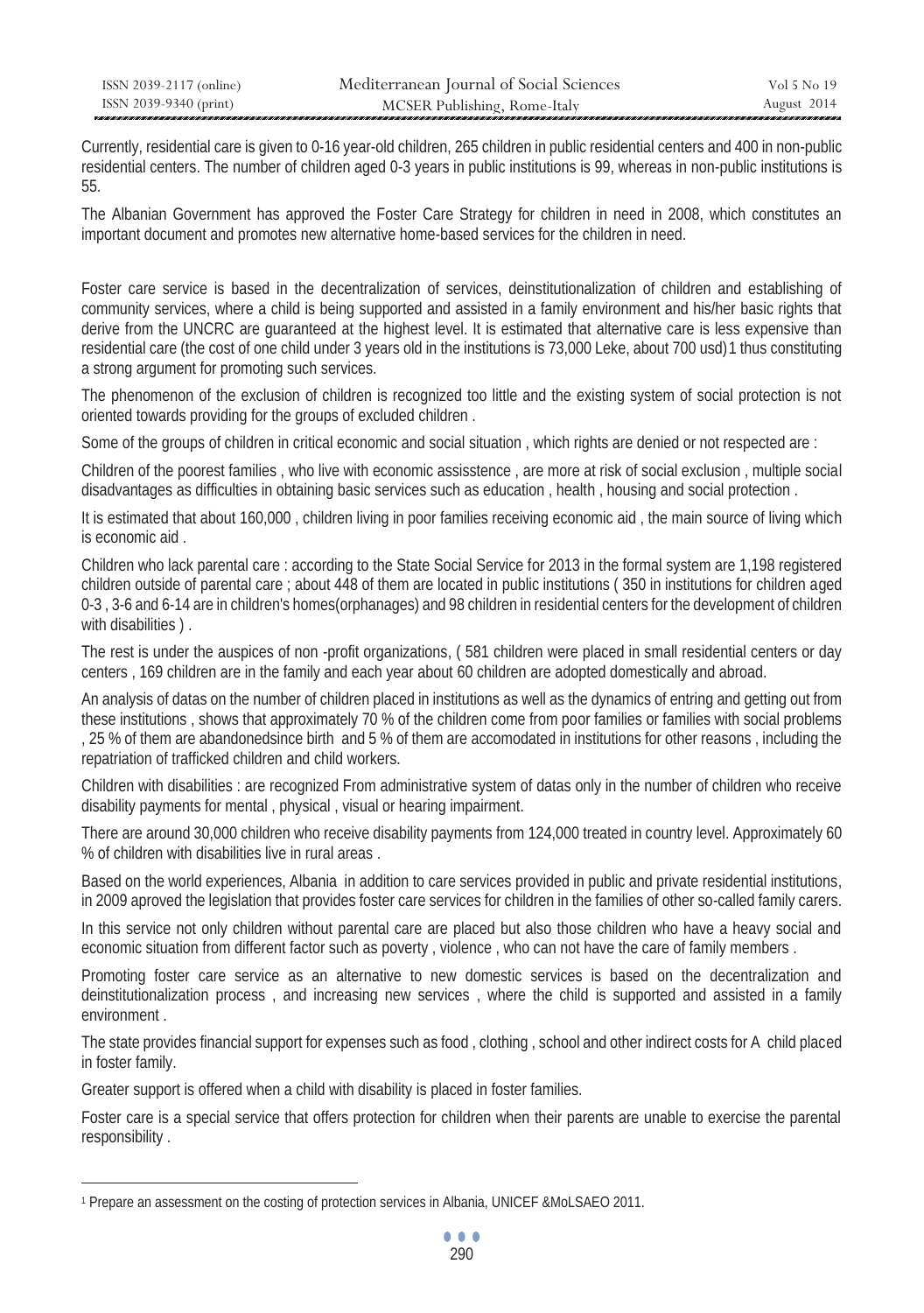| ISSN 2039-2117 (online) | Mediterranean Journal of Social Sciences | Vol 5 No 19 |
|-------------------------|------------------------------------------|-------------|
| ISSN 2039-9340 (print)  | MCSER Publishing, Rome-Italy             | August 2014 |

The reason for this can be the situation when both parents have died or are not known , are missing , are deprived of the ability to act and for any other reason accepted by the court .

Despite the adoption of administrative tender procedure, legislation recognizes the court again as the only institution to decide child custody , for his foster care in an institution or in an alternative family .

The purpose of placing the child is that he be offered a family environment and conditions for the upbringing , physical care and emotional support .

Custody as an alternative social service for children at risk should provide :

 • continuity of child up-bringing in a family environment through a replacing family where the child feels surrounded by family attention and care .

• attention to development in accordance with the age , the child's individual needs and service standards custody .

• socialization and reintegration of the child with the biological family , relatives , adoptive family and / or community .

• Monitoring of the child during his stay in the foster family .

Foster care Service is realized by respecting the fundamental principles in the interest of the child :

 • the right of the child to be grown up in a family environment in accordance with the age, child's needs, and the standarts of foster care service;

- the identity of the child ;
- maintaining relationships with the biological family of the child ;
- placement of other siblings in the same foster family;
- respecting the opinion of the child ;
- avoiding the discrimination ;
- offering multidisciplinary service to him ;
- Individual interventions appropriate for each child ;
- access to high quality services in accordance with agreed standards .

The term of the foster care is determined depending on the specifications and needs of each case .

Foster care is considered short when the foster family residence does not exceed 12 months .

Foster care is considered long when staying in foster family takes more than months , until the child reaches the age of maturity , 18 years . Foster care is implemented in emergency situations the child .

In this case the child's emergency replacement is made in accordance with the legal procedures followed regarding custody aiming to respect minimum terms set by the Court ( pursuant to Section 281 and 300 of the Family Code : Urgent measures ) .

This form of foster care applies when it is valuated as the best alternative in order to protect the best interest of the child by the aturny and the respective employees who have identified the problems .

Several public institutions and other private operators who provide information for cases in need and commit to providing accommodation and foster care services are included for placement of the child in custody.

So this kind of service is decentralized and it involves providing foster care service institutions such as the Office of Social Services of the Municipality / Municipality ; NGOs licensed / contracted to provide services for children and families , the district court where the child resides , Social Services Inspectorate , Ministry of Social Welfare and Youth .

These institutions assess :

- All cases in need of foster care services and families who show interest are included as foster family;
- information regarding the child , the biological family , and potential foster family ;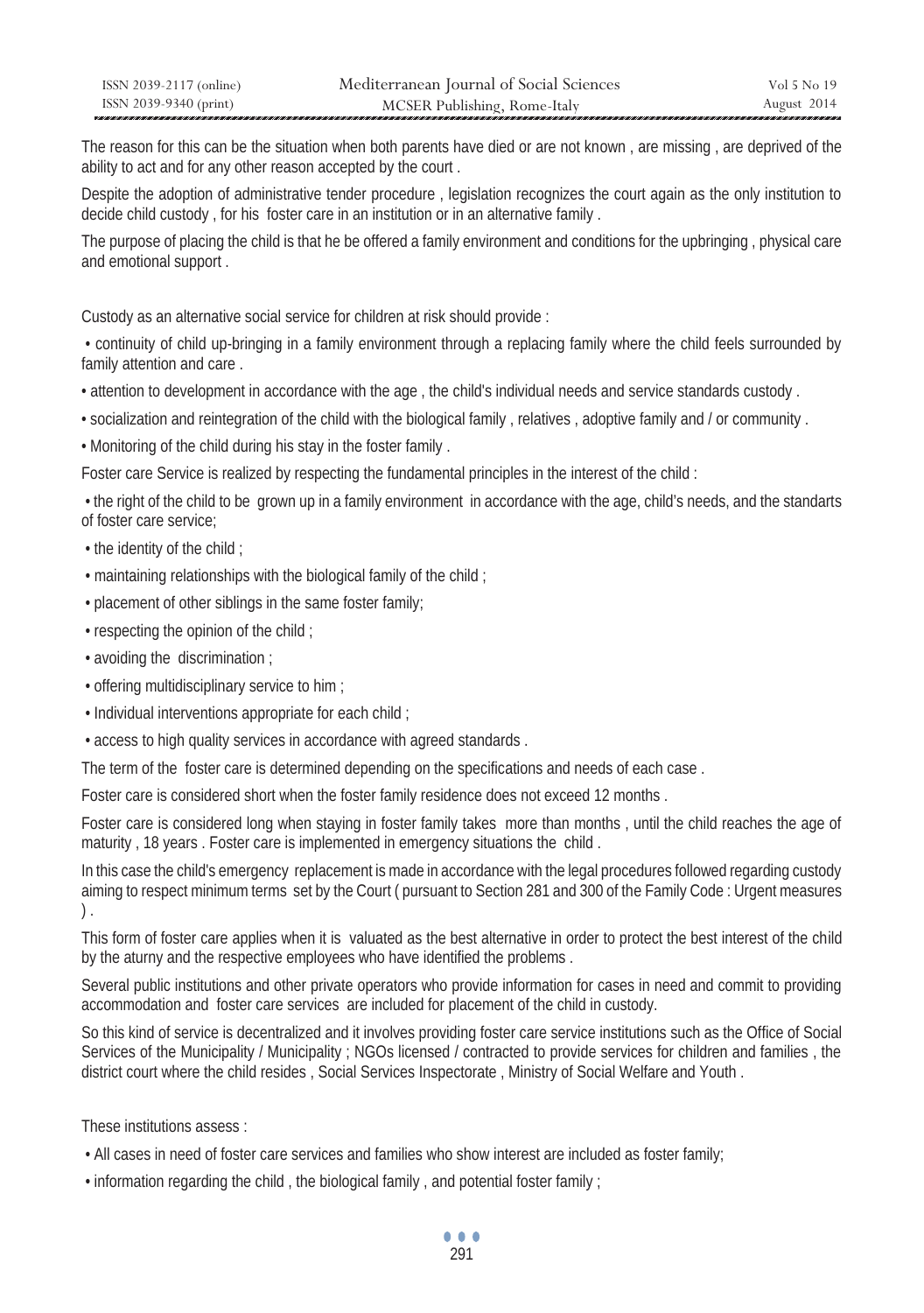• fulfilling the criterias set for the selection of foster families and providing opportunities of this service ;

• training of foster families for this service ;

• preparation of the necessary documentation for children and foster family;

and provide recommendations on the selection of a foster family ;

As foster care services are implemented: The foster care service for a 2-year period was funded by UNICEF ...

The professionalisation of foster care ;

Not so logn ago foster care is seen as a service for children " normal / healthy / no problematic " .

Only in 1970 it began to be talked to a professional foster care , care-giver or specialized treatment setup by creating the opportunity to extend the range of foster care services to children with special needs such as physiological , cognitive , psychological , emotional , social , behavioral , etc.

 Initially foster care was used to remove the teens who were in conflict with the law while currently lies and serves to all children with the most varied .

Key concepts that permeate this foster care service " are normalization of life of the child " , " community service " and " treatment " .

Normalization of the child's life emphasizes the right of each individual , including children to have a normal life in the community .

The main purpose of foster care service is to provide specialized care and treatment and not just care.

Treatment implies the idea of a proactive attitude to help a child manages problem solving and faces difficult emotional , behavioral or other .

This service should be planned with more details, oriented activities clear goals , clear expectations and methodology.

Foster families that provide this kind of care should have a certain set of skills to cope with various problems .

For this reason, more and more the spectrum of foster family recruitment criterias is increasing.

Individuals with certain qualities are invited to apply for a particular job where financial reward is necessary as a reward .

Specialized programs are spread across the world and continuesly evolve and improve more and more every day.

# **RECOMANDATION AND CONCLUSIONS**

The experiences in developing Foster Care as a cost effective alternative to institutional care whilst at the same time improving outcomes for vulnerable children and young people, is very important in Albania. Based on the experience in Northern Ireland about foster care, which was of particular interest 1in regard to how this was achieved, we propose various experiences and policies relating to the following:

Developing a scheme for foster care focussing on the key types of foster care including;

long-term foster parents

short-term foster parents

respite foster parents

emergency foster parents

pre-adoption foster parents

special needs foster parents.

 $\overline{a}$ 

<sup>1</sup> Paul Martin- Nico study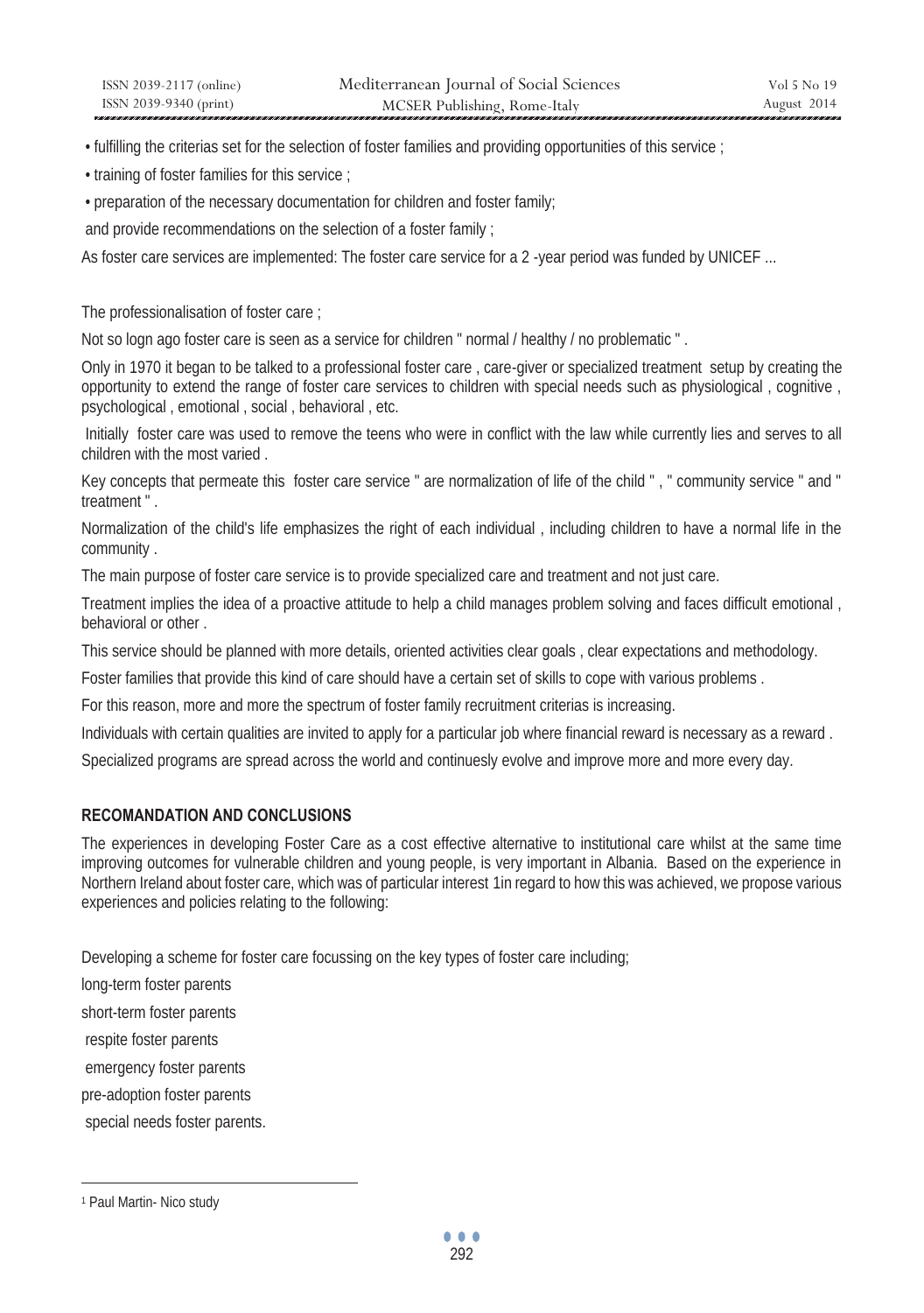| ISSN 2039-2117 (online) | Mediterranean Journal of Social Sciences | Vol 5 No 19 |
|-------------------------|------------------------------------------|-------------|
| ISSN 2039-9340 (print)  | MCSER Publishing, Rome-Italy             | August 2014 |

Assessment of foster parents in relation to their suitability to foster children with different needs

Assessment of children in State care or at risk in determining the appropriateness of foster care for them

Recruitment and retention of foster parents

Training of foster parents in preparation for fostering

Ongoing professional support for foster parents

|          | Financing a foster care service, including the costs of extending foster care to 23 years of age thereby achieving more |            |       |         |
|----------|-------------------------------------------------------------------------------------------------------------------------|------------|-------|---------|
| positive | outcomes                                                                                                                | vulnerable | young | adults. |

### **Developing Social Work as a Profession**

It is in high importance to have in place competent and confident professional social workers identified as vitally important in securing the objectives of the reform program. Given the UK experience over the last 3 decades it may be helpful to share this experience in reforming this part of their workforce.

It is very sought to define clearly the roles, tasks and responsibilities which social workers undertake, thereafter deciding on the education and training social workers which would require to enable them to undertake these various roles. Following this, reaching agreement with Universities and further education colleges on how best future training and education should be delivered to social work professionals both at undergraduate and post-graduate levels and building in a programme for continuous professional development.

We considered the usefulness of social work strategy and the codes of practice to bring clarity to the social workers and social care workers as to what is expected of them and importantly what people using social care services can expect from social workers.

We would suggest:

The Family Support Strategy as a set for family services as a Government's top priorities in the social care sector;

Sure start programmes for family support introduced some years ago, have also much to commend them given the current position in Albania and the focus on developing local responses to supporting vulnerable families and children.

Positive Parenting programmes, which focus on building on the existing strengths of parents and giving greater confidence and parenting skills to parents at risk of abandoning or abusing their children, would also be of some assistance

Developing new Family Centres and reforming existing centres is also an area that has seen significant improvement. This experience may be helpful to those charged with this responsibility in Albania for this service. It maybe helpful to share new therapies aimed at helping parents to improve their parenting skills, using music and art therapies, personal story books, family trees etc all of which have a part to play in an effective family centre service to vulnerable parents and children.

Finally, respite care services for parents who are struggling to manage their children, can be developed in Albania.

### **References**

Law no. 8417, dated 12.21.1998, "The Constitution of the Republic of Albania" Law no. 9893, and Law No. Date 22.11.2007. 9894, Date 22.11.2007 for adhering to the Optional Protocols to the CRC Law No. 9062, dated 08.05.2003 "Family Code" Law No. 9355 dated 10.03.2005 "On Social Assistance and Social Services" changed Law no. 9695 dated 19.03.2007 "On the procedure of adoption of the child and the Albanian Committee of Adoption DCM nr.658 dated 17.10.2005, the standards of services " DCM nr.659 dated 17.10.2005 "On standards of social care services for children in residential institutions" DCM No. 822, dated 06.12.2006 on "standards of social care services for people with disabilities in residential and day centers"

DCM no. 195 dated 11.04.2007 "On approval of social care standards in residential centers for trafficked persons or persons at trafficked" risk trafficked of being trafficked"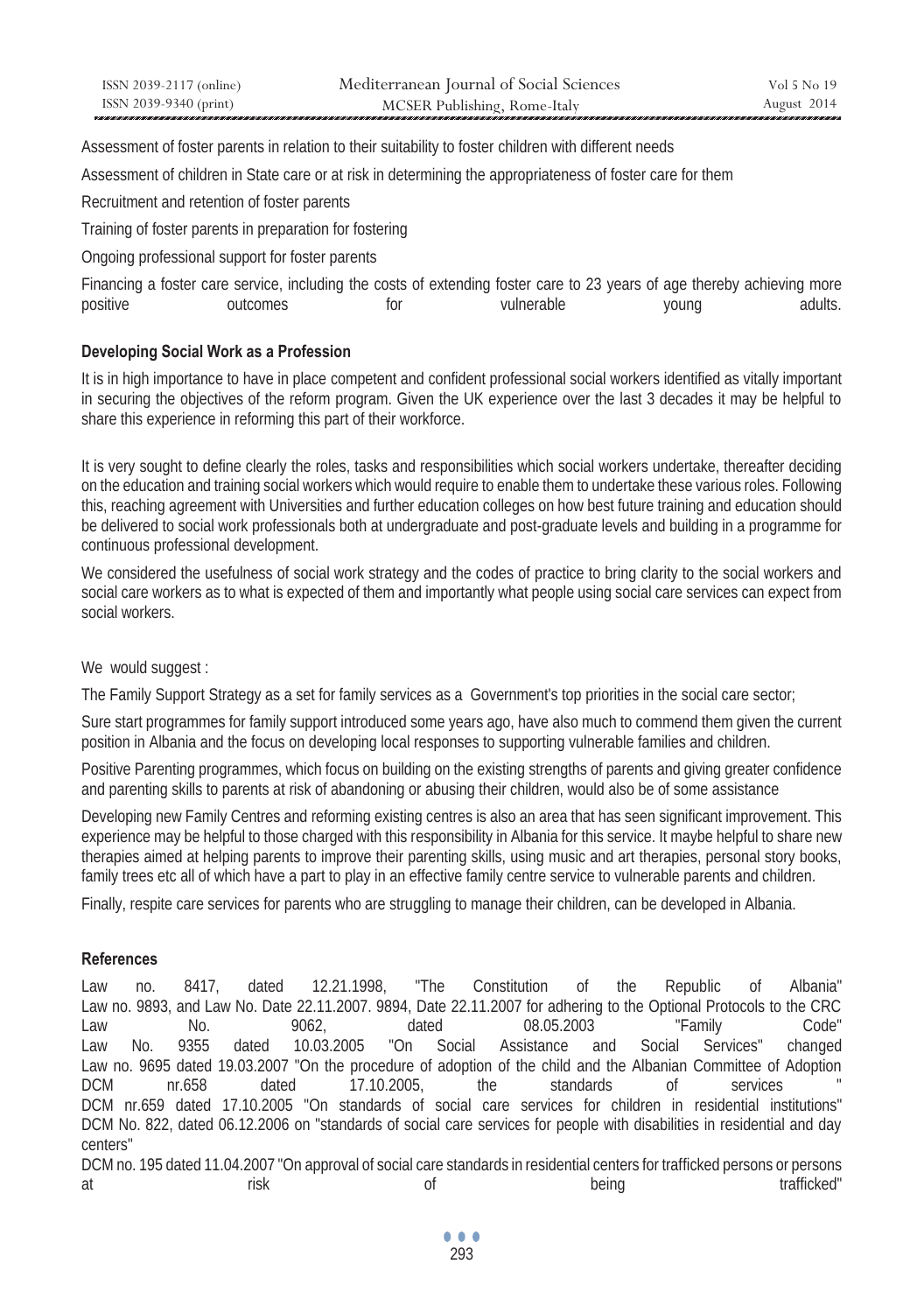|                        | ISSN 2039-2117 (online) |          |       |                                       |                              | Mediterranean Journal of Social Sciences |  |     |  | Vol 5 No 19 |             |              |          |                                                                                                   |
|------------------------|-------------------------|----------|-------|---------------------------------------|------------------------------|------------------------------------------|--|-----|--|-------------|-------------|--------------|----------|---------------------------------------------------------------------------------------------------|
| ISSN 2039-9340 (print) |                         |          |       |                                       | MCSER Publishing, Rome-Italy |                                          |  |     |  |             | August 2014 |              |          |                                                                                                   |
|                        |                         |          |       |                                       |                              |                                          |  |     |  |             |             |              |          |                                                                                                   |
| DCM.                   | No.                     | 80.      | dated | 28.01.2008 "On the Strategy of Social |                              |                                          |  |     |  |             |             | Mboities"    | The      | nderyshuar                                                                                        |
| DCM.                   | no.                     | 752.     | dated |                                       |                              | 08.09.2010, "On Standards of care        |  |     |  |             |             | services for | children | in<br>need"                                                                                       |
|                        |                         |          |       |                                       |                              |                                          |  |     |  |             |             |              |          | DCM No. 89, dated 26.01.2012 "On determining the criteria, procedure and service of Kujdesatrisë" |
| Social                 |                         |          |       |                                       | Protection                   |                                          |  |     |  | Strategy    |             |              |          | 2007-2013                                                                                         |
| Study:                 |                         | Children |       | 0f<br>the                             |                              | excluded                                 |  | and |  | forgotten   |             | Albania.     | UNICEF.  | 2005                                                                                              |
| Statistical            |                         |          |       |                                       | <b>Bulletin</b>              |                                          |  |     |  |             | 2013        |              |          | <b>MMRS</b>                                                                                       |

www.mpcs.gov.al

www.instat.gov.al / en / themes / calculates% C3% AB-kombetare.aspx? tabs-tab = 5 www.instat.gov.al / en / themes / level-of-life% C3% ABS